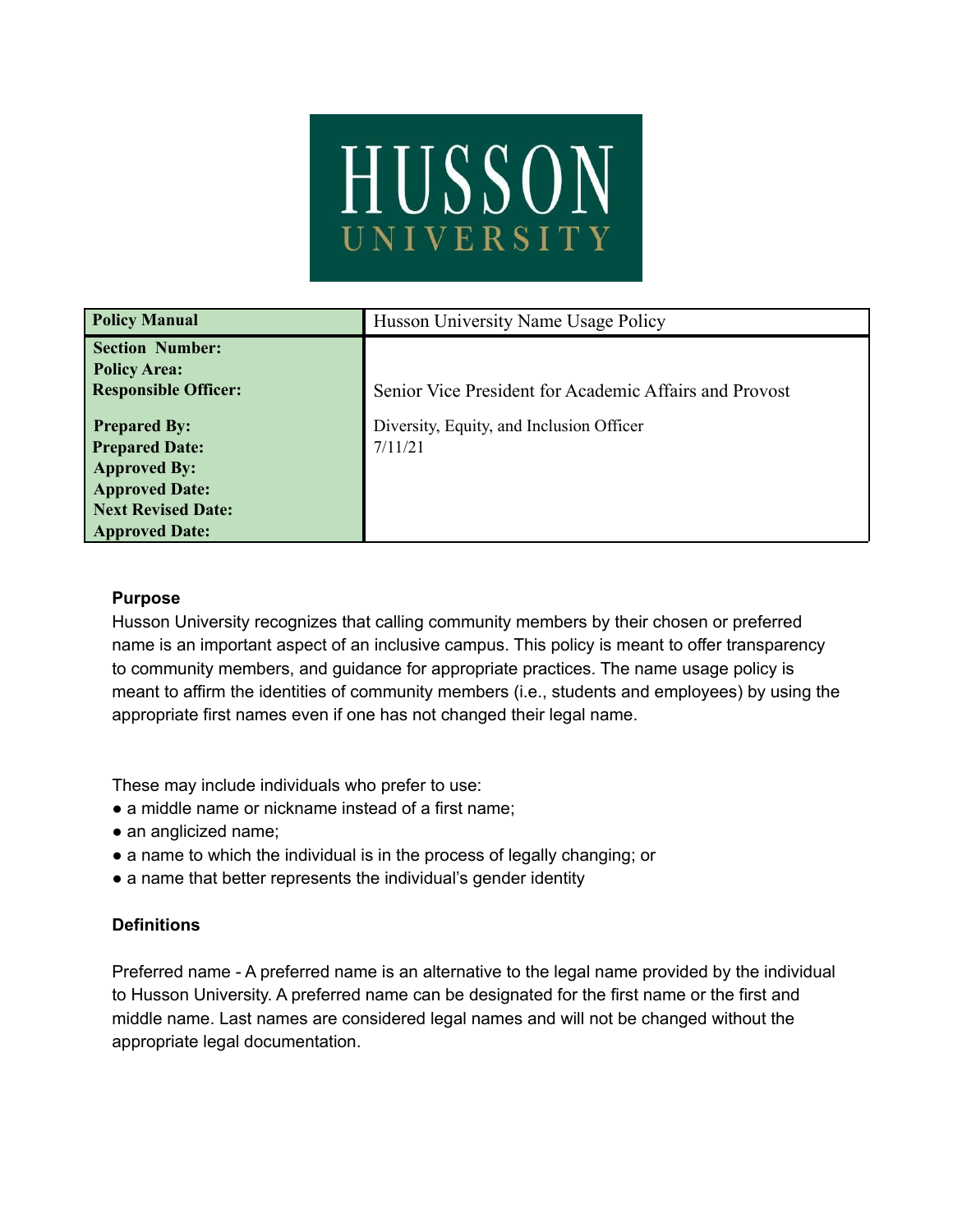Legal name – The legal name is the name(s) designated on government documents such as a driver's license, passport, or a tax form.

# **Policy**

In all settings where it is logistically feasible Husson University will use the community members' preferred names. When it is an official/ legal communication the legal name will be used. Accordingly, Husson community members' preferred names will be used on select documents and systems as listed below.

Preferred names will be displayed in the following systems and records:

- Student or Employee Identification Cards
- Employee business cards
- Online Phonebook Directory
- Official Student Email Display Name
- Official Employee Email Display Name
- CAMS\*
- Learning Management Systems (such as Canvas)\*
- Press Releases (i.e., Dean's List)
- Social Media Sites
- Alumni database\*
- Alumni/ Advancement Office Correspondence\*
- Other Venues, as appropriate

Legal names will continue to be used for official University records including, but not limited to the following:

- Legal Documents and Reports Produced by the University (i.e., enrollment reports to the National Student Clearinghouse, enrollment lists for student insurance)
- Applications for admission
- Student Account Statement (Bills)
- Financial Aid, Scholarship, and Loan Documents
- Transcripts (Official and unofficial)
- Enrollment Verifications
- Degree Verifications
- Degree Progress Report
- Student Employment Documents
- Responses to requests made under the Solomon Amendment
- Employment Verifications
- Employment Documents
- Reports and/or lists generated for academic purposes or employment purposes
- e student portal
- e faculty portal
- Class and Grade Rosters (for students and employees taking courses)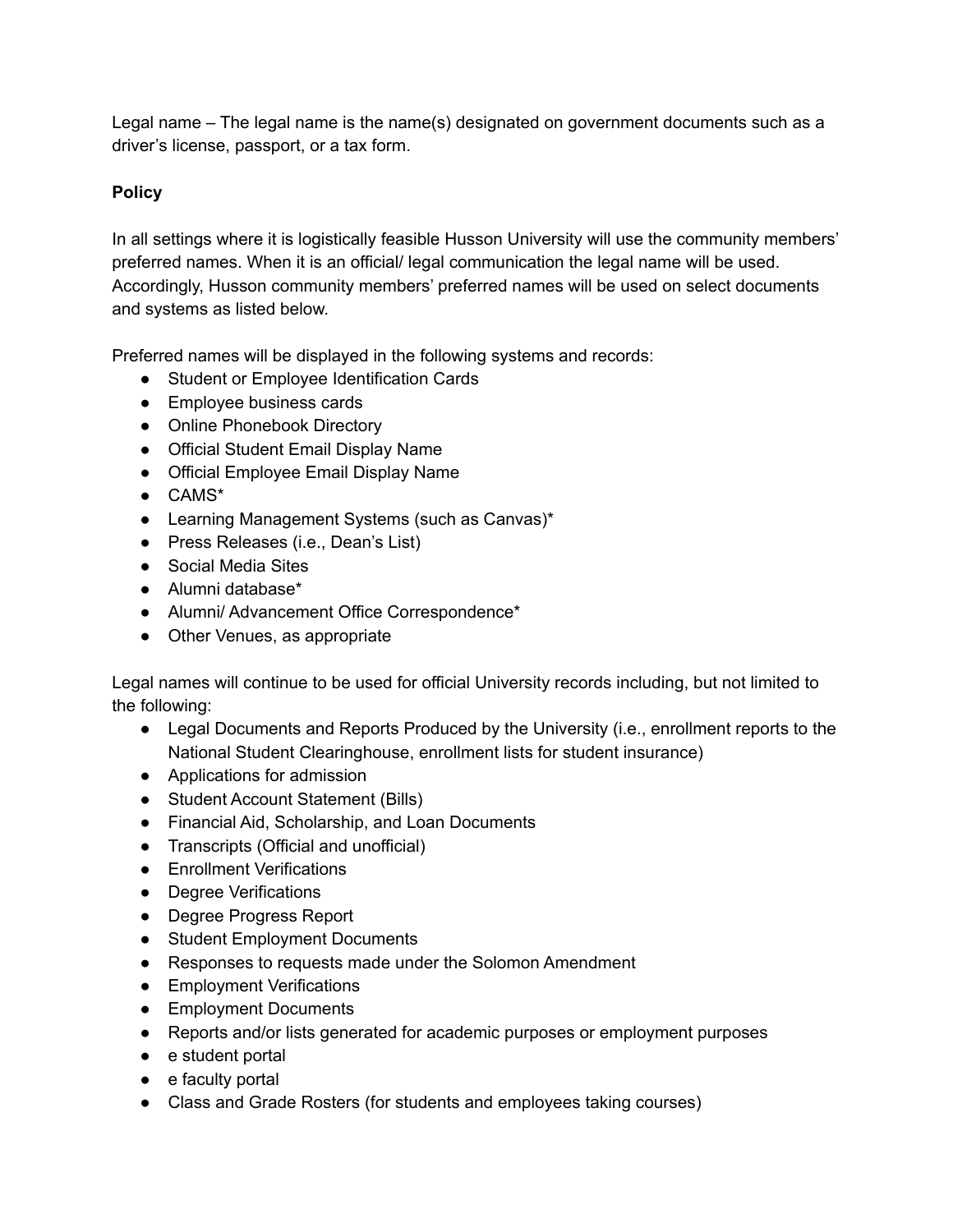- Paychecks, W2s, and other Payroll documents
- Benefits Enrollment
- IRS, SSA, and other state and federal reporting requirements

\*Both preferred and legal names will appear in different areas within this system to connect the preferred name to the legal name

Students who are graduating may choose the name that they wish to have used on their diploma and in the Commencement Program. The legal name will automatically be used on the diploma unless changed by the student. When completing the petition to graduate students will have an opportunity to change the name listed on their diploma.

Husson retains the right to deny or revoke a preferred name when the preferred name is used to commit fraud through misrepresentation or to avoid legal obligations, or otherwise violate Husson's policies or laws. Misconduct will be subject to Husson's policies, procedures, and applicable laws. Depending upon the activity the following offices may handle the report of misconduct: Human Resources, The Office of Student Life, The Office of the Provost, and/or appropriate law enforcement agencies.

Institutional agents who have a concern for the reasons stated above may submit a preferred name for review using the following link:

## [https://cm.maxient.com/reportingform.php?HussonUniv&layout\\_id=8](https://cm.maxient.com/reportingform.php?HussonUniv&layout_id=8)

Students or employees requesting a replacement card in order to change their name will not be charged a fee.

Please also note, that Husson, for various reasons consistent with FERPA and its mission, releases directory information internally and externally whether in writing, verbally, or electronically. Directory information includes, but is not limited to the student's name, address, telephone listing, electronic mail address, photographs, date, and place of birth, major, participation in officially recognized activities, dates of attendance, degrees, and awards received. Students have the right to refuse to let Husson, its agents, or designees publish such student information. Such refusal must be made in writing to the Registrar.

## Nancy [Fenders](mailto:fendersn@husson.edu)

1 College Circle Bangor, ME 04401